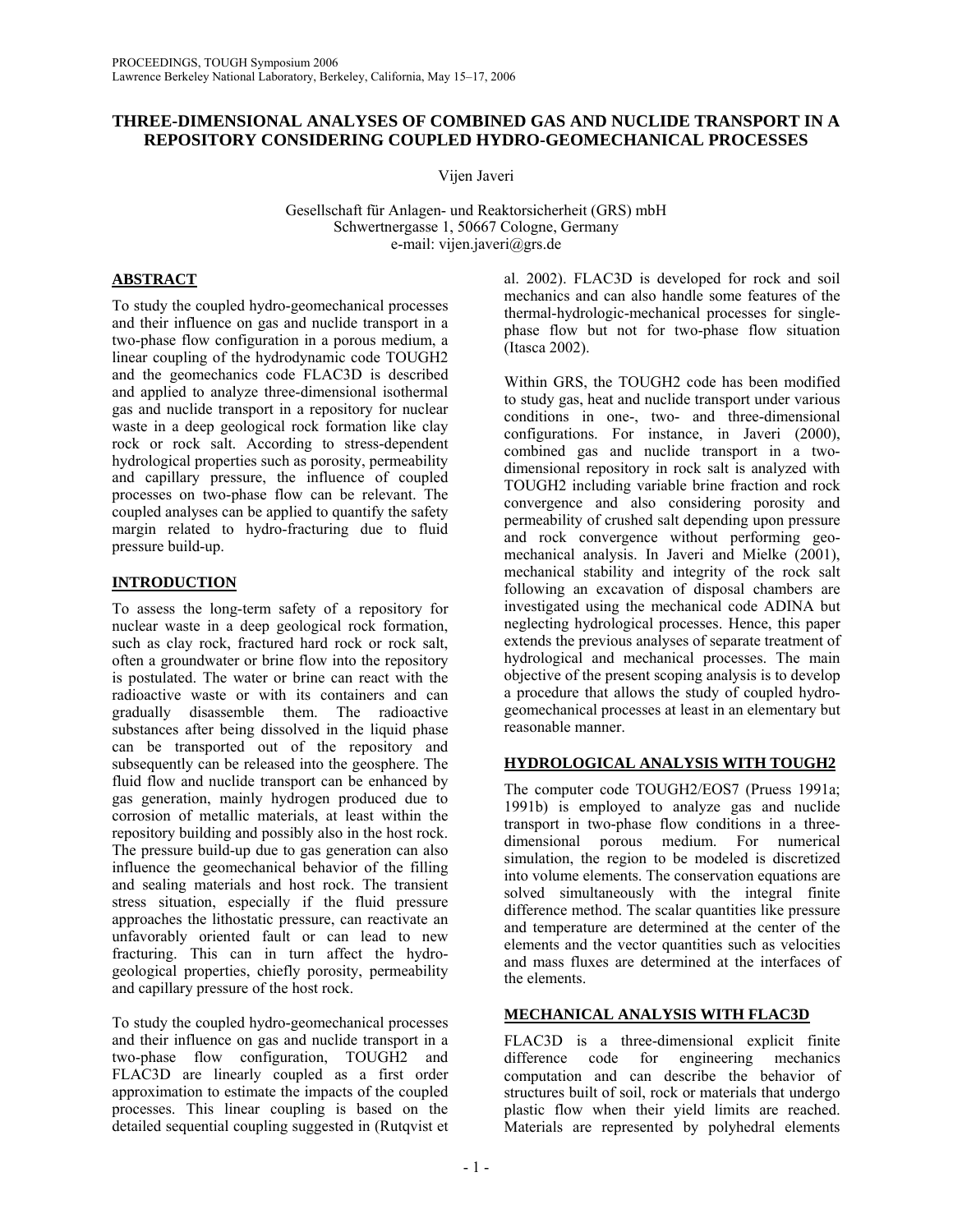within a three-dimensional grid that is adjusted by the user to fit the shape of the object to be modeled. Each element behaves according to a prescribed linear or non-linear stress/strain law in response to applied forces or boundary constraints. To analyze coupled processes, fluid or pore pressure can be prescribed by invoking the fluid configuration and the mean effective normal stress can be calculated as:

$$
\sigma_{mean} = (1/3)(\sigma_1 + \sigma_2 + \sigma_3), \quad \sigma_{mean,eff} = \sigma_{mean} + p,
$$

For the analysis of coupled thermal-hydrologicmechanical processes, it is to be noted that the displacements, total stresses, pore pressure and temperature are calculated at the grid points (corner nodes of a zone) and the principal stresses and the average pore pressure at the center of a zone.

### **COUPLING OF TOUGH2 AND FLAC3D**

The essential assumption for the coupling of TOUGH2 and FLAC3D is that the two codes are executed on an identical numerical grid. The number of FLAC3D zones and the number of TOUGH2 elements must be equal (Fig. 1). In (Rutqvist et al 2002) a detailed procedure is described to couple TOUGH2 and FLAC3D sequentially to study twophase flow behavior in a porous sedimentary rock and in a highly fractured hard rock including the impacts of stresses on the hydrological properties. In their procedure, which assumes that TOUGH2 and FLAC3D are executed in an environment of the same operating system, the key parameters and data such as pressure and temperature are transferred from TOUGH2 to FLAC3D and stresses are transferred from FLAC3D to TOUGH2 at every time step. This rather laborious procedure results in a tight sequential coupling, which can be relevant if the hydrological parameters depend strongly on mechanical behavior.

Here, to limit the computational efforts, a simpler procedure is suggested to couple TOUGH2 and FLAC3D. The following linear scheme, based on the sequential approach of (Rutqvist et al. 2002), does not presume that the two codes are running in an environment of the same operating system. This linear coupling consists of three steps (Fig. 2):

**Step one:** Hydrological analysis: As usual, a complete TOUGH2 run up to the end of the problem time is carried out with hydrological parameters which do not depend on stresses, and the distribution of pressure and temperature are saved for all TOUGH2 elements and time steps.

**Step two:** Mechanical analysis: In the beginning of the FLAC3D run, the complete pressure and temperature distributions computed by TOUGH2 are read for all elements and all time steps. Since the TOUGH2 mesh uses one center point within an

element to determine pressure and temperature in an element, and FLAC3D grid points for temperature and pressure are located at the corners of the elements, data have to be interpolated from midelement of TOUGH2 to corner grid points of FLAC3D. At each time step of TOUGH2, the volume-averaged pressure at all grid points n of FLAC3D is determined as:

 $p_n = \left[\sum p_k V_k\right] / \sum V_k$ .

where k are the centers of the zones around n. In the same manner, the temperature at the grid points of FLAC3D can also be calculated. This relation represents one possible scheme to compute the pressure at the grid points. Depending upon the problem, other interpolation schemes could also be considered. After prescribing the pressure at all grid points at each time step of TOUGH2, the stresses are computed with FLAC3D. At the end of the mechanical analysis for all time steps of TOUGH2, the distributions of input fluid pressure, principal stresses and the mean effective normal stress for all zones or elements and all time steps are saved and can be interpreted as tabular functional relationships between fluid pressure and stress:

 $\sigma_{\text{principal i}}(t,i) = f[p(t,i)], \quad \sigma_{\text{mean eff}}(t,i) = f[p(t,i)].$ 

**Step three:** Hydrological analysis with variable properties: In the beginning of this modified TOUGH2 run using basically the same input data of step one, the complete distributions of the input pressure for step two, and corresponding output principal and effective stresses computed by FLAC3D are read. Since these quantities are determined at the center of the zone, they can directly be allocated to the corresponding elements of TOUGH2 without performing any spatial interpolation. Now, at each time step of TOUGH2 employing tabular functional relations between fluid pressure and stress for each element of step two, corresponding stresses for the new pressure are determined, if required, considering appropriate interpolation. Subsequently, porosity, permeability and capillary pressure for all elements are calculated as functions of mean effective stress at each time step. Usually, these coupling functions are highly non-linear empirical relations and should be determined considering site-specific data. Here, for instance, the following functions are introduced:

$$
\Delta \sigma_{\text{mean,eff}} = \sigma_{\text{mean,eff}}(t) - \sigma_{\text{mean,eff}}(t=0),
$$

 $\varphi_0 = \varphi(t = 0), \qquad k_0 = k(t = 0),$ 

 $\varphi = \varphi_0 \exp(a \Delta \sigma_{mean,eff}), \qquad k = c \varphi^b,$ 

 $p_{cap} = p_{Gas} - p_{Liquid} = p_{cap}(S_{Liquid})[(k_0\varphi)/(k\varphi_0)]^{1/2}$ ,

where a, b, c are constant parameters.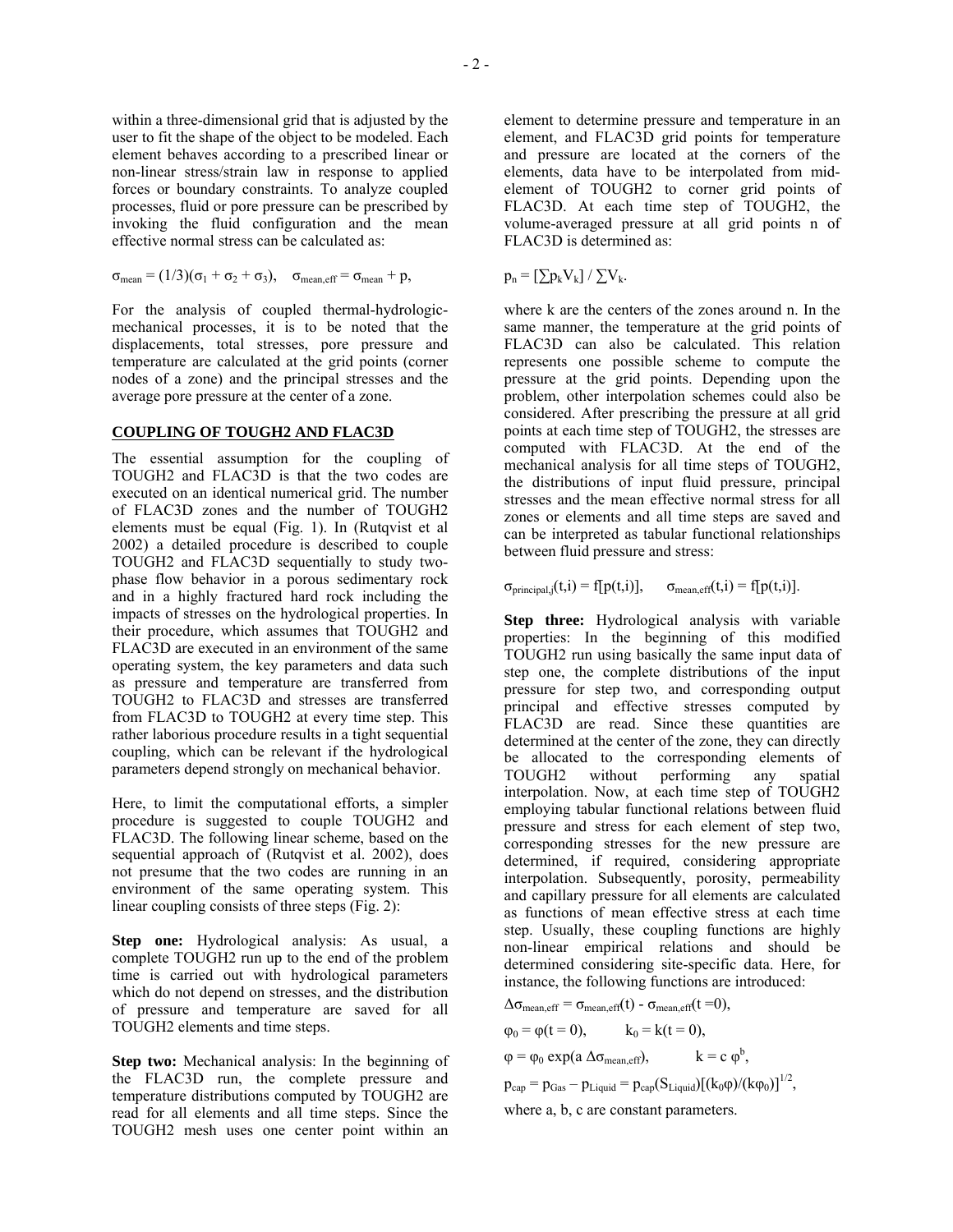To avoid a violation of mass conservation of the solute being the important liquid component due to porosity change at each time step, the mass fraction of solute in the liquid phase may be corrected:

 $X_{s+1}$ (solute) =  $X_s$ (solute)  $\varphi_s/\varphi_{s+1}$ .

This linear coupling of TOUGH2 and FLAC3D, in which the codes are executed separately up to the end of the problem time, is rather simple. Hence, it is viewed as a first-order approximation of simulation of coupled hydrologic-mechanical processes. However, this linear coupling can deliver first estimation of the impacts of the coupled processes and can certainly be improved by introducing an iterative sequential coupling of two codes at each time step according to the approach of (Rutqvist et al 2002).

#### **GAS AND NUCLIDE TRANSPORT IN CLAY**

In (Javeri and Baltes 2001), a two-dimensional parametric investigation is performed to analyze the gas and solute transport in a simplified isothermal repository system for radioactive waste to define siteselection criteria. This model is now extended to study a three-dimensional situation and to demonstrate the linear coupling of TOUGH2 and FLAC3D (Fig. 3 and Table 1). The model with reasonable parameters consists of three material domains: the upper 400 m represents a barrier rock, the lower 200 m a clay-type host rock and a 10-mhigh repository within the host rock at the bottom. Initially, the complete system is flooded with groundwater. To simplify the analysis, the radioactive substances in the repository are simulated by a single non-decaying solute. The homogeneous gas generation in the repository is represented by hydrogen formation rates in three time segments:

- 1.  $0 \le t \le 1000$  years: linear increase from 0 to  $Q_{Gas}$
- 2.  $1000 \le t \le 5000$  years:  $Q_{Gas} = 45$  kg/year,
- 3.  $5000 \le t \le 6000$  years: linear decrease from QGas to 0.

The fluid consists of three components: ground water, solute in liquid phase, and hydrogen. The solubility of hydrogen in the liquid phase is given by:

 $X_{\text{Gas in Liquid}} = m_{\text{Gas}}/m_{\text{Liquid}} = (p/C_{\text{Henry}})(M_{\text{Gas}}/M_{\text{Liquid}}).$ 

To describe two-phase flow, the modified Brooks-Corey functions are used to calculate relative permeability and capillary pressure:

 $S_{\text{Liq,Eff}} = (S_{\text{Liquid}} - S_{\text{Liq},\text{Res}}) / (1 - S_{\text{Liq},\text{Res}} - S_{\text{Gas},\text{Res}}),$  $k_{\text{Liq},\text{Rel}} = (S_{\text{Liq},\text{Eff}})^4$ ,  $k_{\text{Liq}} = k k_{\text{Liq},\text{Rel}}$ ,  $k_{\text{Gas,Rel}} = (1 - S_{\text{Liq,Eff}})^2 (1 - S_{\text{Liq,Eff}}^2), \quad k_{\text{Gas}} = k k_{\text{Gas,Rel}},$  $p_{cap} = p_b(1 - S_{\text{Ligid}})/S_{\text{Gas},\text{Res}}, \text{ if } (1 - S_{\text{Gas},\text{Res}}) \leq S_{\text{Ligid}} \leq 1,$  $p_{cap} = p_b / (S_{Liq,Eff})^{1/2}$ , if  $S_{Liquid} \leq (1 - S_{Gas,Res})$ ,  $p_b = 0.56 \text{ k}^{-0.346}$ , k in m<sup>2</sup>, p<sub>b</sub> in Pa.

**Case HC31:** Hydrological analysis: Assuming hydrological properties independent of stress, TOUGH2/EOS7 is executed up to the problem time of  $10<sup>4</sup>$  years in 494 time steps with a maximum time step of  $4·10<sup>9</sup>$  s. The fluid pressure for all elements and time steps are saved.

**Case MC31:** Geomechanical analysis: To determine the spatial stress situation with FLAC3D, an isotropic elastic material model for the barrier rock and repository is postulated. Further, it is assumed that the host rock is a clay-type rock, which obeys the elastic plastic material model according to the Mohr-Coulomb formulation. Using the pressure distribution from case HC31 and prescribing the fluid pressure at all grid points and all time steps, FLAC3D is executed for the same number of time steps as in case HC31 and principal stresses and mean effective stresses for all zones and time steps are saved.

**Case HMC31:** Hydrological analysis with variable properties: Employing basically the same input data of case HC31 and allocating the stresses of case MC31 to corresponding TOUGH2 elements, TOUGH2 is executed up to the same problem time. However, employing tabular functional relations between stresses and pressure of case MC31, at each time step, the hydrological properties of host and barrier rock, porosity, permeability and capillary pressure, are determined as mentioned above:

$$
\varphi = 0.05 \exp[5.10^{-8} (1/Pa) \Delta \sigma_{mean, eff}],
$$

$$
k = (1.6 \cdot 10^{-14} \text{ m}^2) \varphi^4.
$$

Fig. 4 shows the pressure distributions of case HC31 in the boundary plane  $(y = 5$  m) at  $t = 5000$  years, around which maximum values occur. The gas generation influences the fluid pressure significantly within 1000 m in the x-direction away from the repository but not in y-direction, as the width in the y-direction is relatively small. Because of the relatively low permeability and high capillary pressure of the host rock, the gas saturation remains below 1 % beyond 100 m from the repository in the first  $10<sup>4</sup>$  years (Fig. 5). Due to significant capillary pressure difference between host rock and repository and due to increasing gas solubility with increasing pressure, slightly more gas is released at the ends than at the center of the repository. The solute with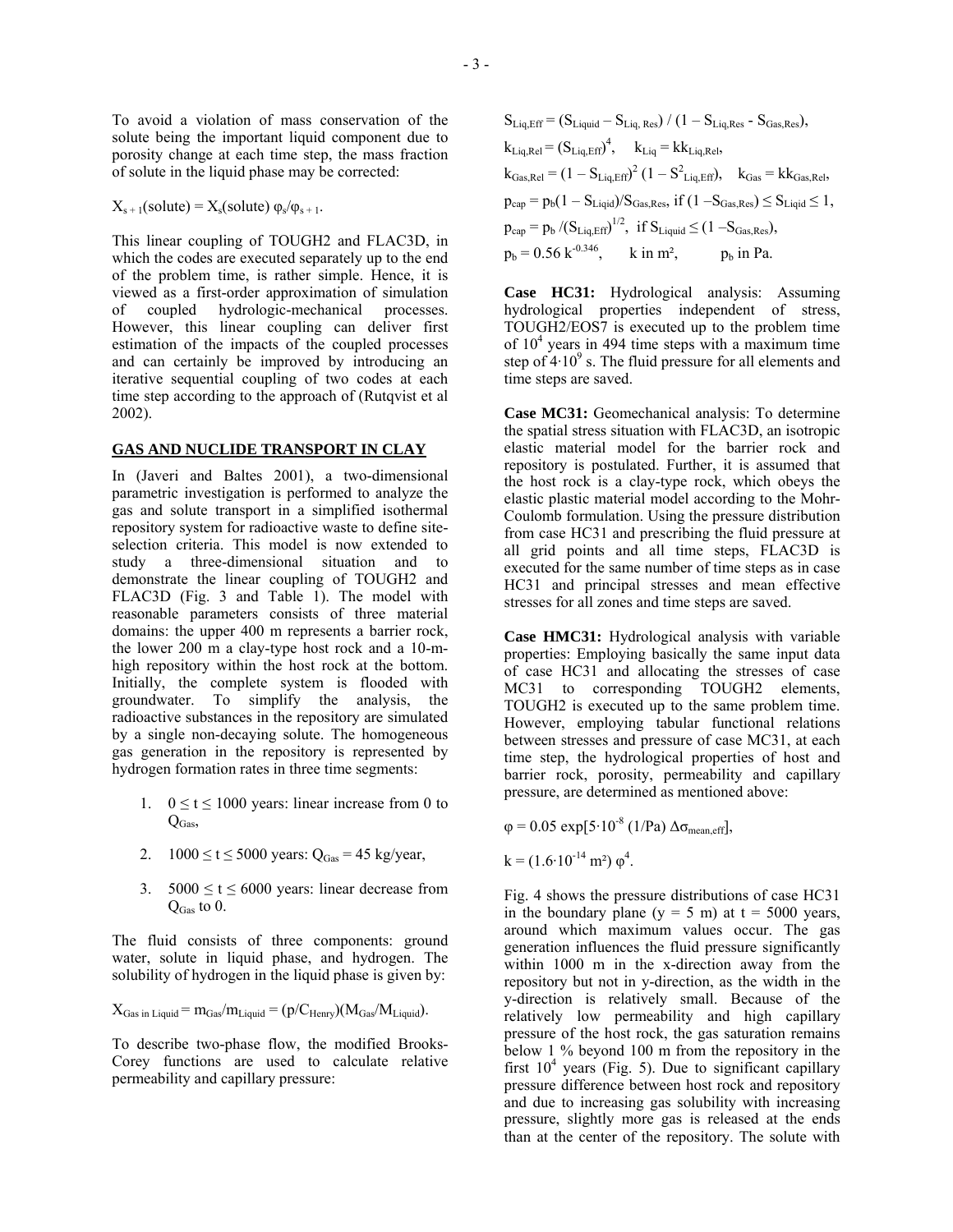initial mass fraction of 0.25 in the liquid phase in the repository does not migrate vertically beyond 100 m from the repository within  $10^4$  years (Fig. 6).

The mechanical calculation of case MC31 indicates a failure due to tensile stress in the host rock right above the repository and a failure due to shear stress a little away from the repository; around 45 % of the host rock is affected (Fig. 7). Assuming that the hydro-fracturing due to pressure build-up in the rock can occur, if the fluid pressure reaches the minimum compressive principal stress, the factor of safety related to hydro-fracturing can be defined as in Javeri and Mielke (2001):

 $F_{\text{Fracture}} = |minimum \text{ compressive principal stress}| / p$ ,

 $F_{\text{Fracture}} = 0$ , if any principal stress > 0 or  $\sigma_{\text{mean}}$  > 0.

In Fig. 8, the factor of safety related to hydrofracturing in the boundary plane ( $y = 5$  m) at  $t = 5000$ years for the case HMC31 is depicted. In the lower area of the host rock, the safety factor is a little higher than in the upper area, as the difference between the fluid pressure and the lithostatic pressure increases with depth. In the region right above the repository, the safety factor is little higher than at the horizontal ends of the repository in x-direction, as slightly more gas is released at the ends of the repository. Postulating that a risk of hydro-fracturing is given for a safety factor below 1.2, almost all of the region above the repository is affected.

In case HMC31, due to fluid pressure build-up and due to associated changes in mean stress, the porosity of the rock increases from 0.05 to 0.0615 and the permeability from 1E-19 to 2.29E-19 m². One can expect that theses maximum values could not be exceeded, even with a tighter coupling of codes at each time step according to (Rutqvist et al. 2002) is applied, as in that case the fluid pressure could be a little lower and thus porosity and permeability could also be little lower. Employing the maximum values of porosity and permeability for all elements of case HMC31, a bounding case for the hydrological analysis is defined:

**Case HC32:** same as case HC31, but porosity and permeability are prescribed as:

 $\varphi_i = \varphi_{\text{max},i}(\text{case HMC31}), \quad k_i = k_{\text{max},i}(\text{case HMC31}).$ 

Fig. 9 shows the pressure in the repository for the case HC31, HMC31, and HC32. As the maximum repository pressure lies between 12.9 and 15.6 MPa and is well above the lithostatic pressure of 12 MPa, a failure of mechanical stability of the host rock and also of the repository is to be expected. According to the postulated stress-porosity-permeability relationship, the impact of coupled processes is

moderate in case HMC31, which can be bracketed reasonably by the limiting hydrological cases HC31 and HC32. In Fig. 10, the migration of the nuclide from the repository is presented. As expected, in all three cases the migration is nearly the same, around 55 % of initial solute mass of  $10^7$  kg within  $10^4$  years, as the driving pressure difference is not very different. However, the higher permeability in cases HMC31 and HC32 leads to a little higher release than in case HC31. In other situations with a more sensitive stress-porosity-permeability relationship, the impact of the coupled processes can be substantial.

#### **GAS AND NUCLIDE TRANSPORT IN SALT**

To study the gas and nuclide transport in rock salt, the same model (Fig. 3 and Table 1) is employed, however, the host rock is now rock salt. Accordingly, reasonable properties for rock salt are introduced and the following cases are defined.

**Case HS31:** Hydrological analysis: Case HS31 is the same as HC31, but for host rock:

$$
\varphi
$$
= 0.01 and k = 1.10<sup>-19</sup> m<sup>2</sup>.

**Case MS31:** Geomechanical analysis: Case MS31 is the same as MC31, but the pressure distribution of HS31 is applied and the material behavior of rock salt is described by neglecting primary but considering secondary creep rate (Javeri and Mielke, 2001):

$$
(d\varepsilon/dt)_{\text{secondary}} = D \exp(-A/\theta) (\sigma^{\text{dev}} / \sigma_{\text{ref}})^5,
$$

$$
\sigma^{dev} = \left[ \left( 3/2 \right) \, \sigma_{ij, dev} \, \sigma_{ij, dev} \right]^{1/2},
$$

 $\sigma_{ij,dev}$  : deviatoric part of total stress  $\sigma_{ij}$ ,

D = 0.18 1/day, A = 6495 K,  $θ = 298$  K,  $σ_{ref} = 1$  MPa.

**Case HMS31:** Hydrological analysis with variable properties: Case HMS31 is as HMC31, but the pressure and stress distribution of case MS31 are invoked and the porosity and the permeability of the host are calculated as:

$$
\varphi = 0.01 \exp[5.10^{8} (1/Pa) \Delta \sigma_{\text{mean,eff}}],
$$
  
k = (1.0.10<sup>-11</sup> m<sup>2</sup>)  $\varphi^4$ .

The pressure development in cases HC31 and HS31 is very similar, as other relevant parameters are same and the lower porosity 0.01 of host rock does not influence the flow situation significantly. To characterize the mechanical stability of rock salt, the factor of safety related to dilatancy (increase of volume due to opening or widening of cracks) can be defined by using dilatancy boundary conditions derived from experimental observations (Hunsche 1993):

 $F_{dilatancy} = \tau_{dil} / \tau$ ,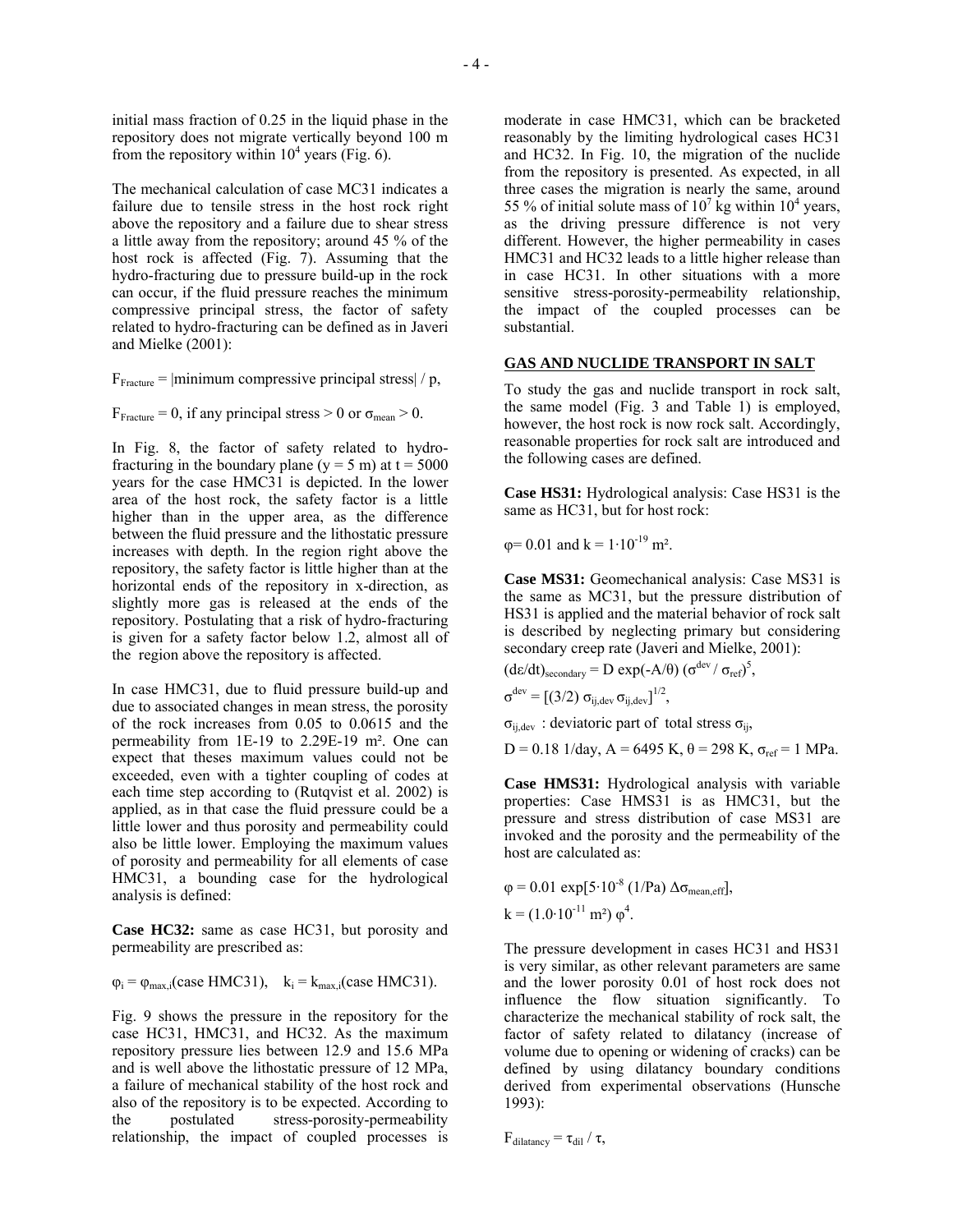$\tau = (1/3) [(\sigma_1 - \sigma_2)^2 + (\sigma_1 - \sigma_3)^2 + (\sigma_2 - \sigma_3)^2]^{1/2}$ ,  $\tau_{\text{dil}} = 0.86|\sigma_{\text{mean}}|$  -  $0.0168|\sigma_{\text{mean}}|^2$ ,  $(\tau_{\text{dil}};\sigma_{\text{mean}})$  in MPa),  $F_{\text{dilatancy}} = 0$ , if any principal stress  $> 0$  or  $\sigma_{\text{mean}} > 0$ ,  $F_{\text{dilatancy}}$  < 1: Mechanical stability is affected.

Since in case MS31 the factor of safety related to dilatancy lies far beyond one (1), the mechanical stability of the entire rock salt mass based on above criterion is expected (Fig. 11). However in case HMS31, as in the case of clay rock, hydro-fracturing of nearly the entire region directly above the repository can be expected, since the stress situation in both cases is similar (Fig. 12). The criterion for hydro-fracturing is clearly stricter than the dilatancy criterion, since for the dilatncy criterion all principal stresses should only be negative,while for the hydrofracturing criterion all principal stresses should be sufficiently negative.

In case HMS31, due to the fluid pressure build-up and due to associated changes in mean stress, the porosity of rock salt increases from 0.01 to 0.0122 and the permeability from 1E-19 to 2.22E-19 m². Using the maximum values of porosity and permeability for all elements of case HMS31, a bounding case for hydrological analysis is defined:

**Case HS32:** same as HS31, but porosity and permeability are prescribed as:

 $\varphi_i = \varphi_{\text{max},i}(\text{case HMS31}), \quad k_i = k_{\text{max},i}(\text{case HMS31}).$ 

As the maximum pressure in the repository exceeds the lithostatic pressure of 12 MPa, a failure of mechanical stability of the rock salt cannot be excluded (Fig. 13). Case HMS31 can be reasonably bracketed by the bounding hydrological cases HS31 and HS32. Nearly the same nuclide migration as in case of clay rock is observed, and hence, it is not depicted.

#### **CONCLUSIONS**

To study the coupled hydrologic-geomechanical processes and their influence on gas and nuclide transport in a two-phase flow configuration in a porous medium, a linear coupling of the hydrodynamic code TOUGH2 and the mechanics code FLAC3D is described and applied to analyze three dimensional gas and nuclide transport in an isothermal repository for radioactive waste in a deep geological formation like clay rock or rock salt. The scoping coupled hydro-geomechanical analyses show that the transport behavior of the contaminated twophase fluid is noticeably influenced by the transient stress conditions. The coupled analyses can be applied to quantify the safety margin related to hydro-fracturing due to fluid pressure build-up if the hydrological properties, such as porosity,

permeability, and capillary pressure depending upon mean effective normal stress are employed.

Summarizing, it is concluded that the current linear coupling, which is rather simple, is to be viewed as a first-order approximation of simulation of coupled hydrologic-mechanical processes. However, it can deliver a reasonable estimation of impacts of the coupled processes. In the future, the present linear coupling should be verified and improved by introducing iterative sequential coupling of two codes at each time step.

### **SYMBOLS**

A: normalized activation energy [K] k: permeability [m²] M: molecular weight [g/mol] m: mass [kg] p: pressure [Pa]  $p_b$ : bubble entry pressure [Pa] Q: mass flow [kg/s] S: phase saturation t: time [s] T: temperature [C] V: volume  $[m^3]$ X: mass fraction ε: strain σ: stress [Pa] (tensile: > 0; compressive: < 0) σj: principal stress (j: 1 to 3) [Pa] φ: porosity θ: temperature [K] τ: octahedral shear stress [Pa]

#### **SUBSCRIPTS**

i: index of TOUGH2 element k: index of a FLAC3D connected zone n: index of a FLAC3D grid point s: time step

#### **REFERENCES**

Hunsche, U., *Failure behavior of rock salt around underground cavities,* Proc. 7th Symp. on Salt, Vol. 1, 59-65, Elsevier Science Publ., Amsterdam, 1993.

Itasca consulting Group, *FLAC3D, Fast Langragian Analysis of Continua in 3 Dimensions, Version 2.1*, *User's Guide,* Minneapolis, Minnesota, USA, 2002.

Javeri, V., *Scoping analysis of combined gas and nuclide transport including variable brine fraction and rock convergence in a two dimensional repository,* Proc. Int. Conf. on Radioactive waste Disposal (DisTec 2000), 465-470, Germany 2000.

Javeri, V., B. Baltes, *Analysen zum Gas- und Stofftransport in der Geosphäre eines vereinfachten Endlagersystems,* Report GRS-A-2904, Gesellschaft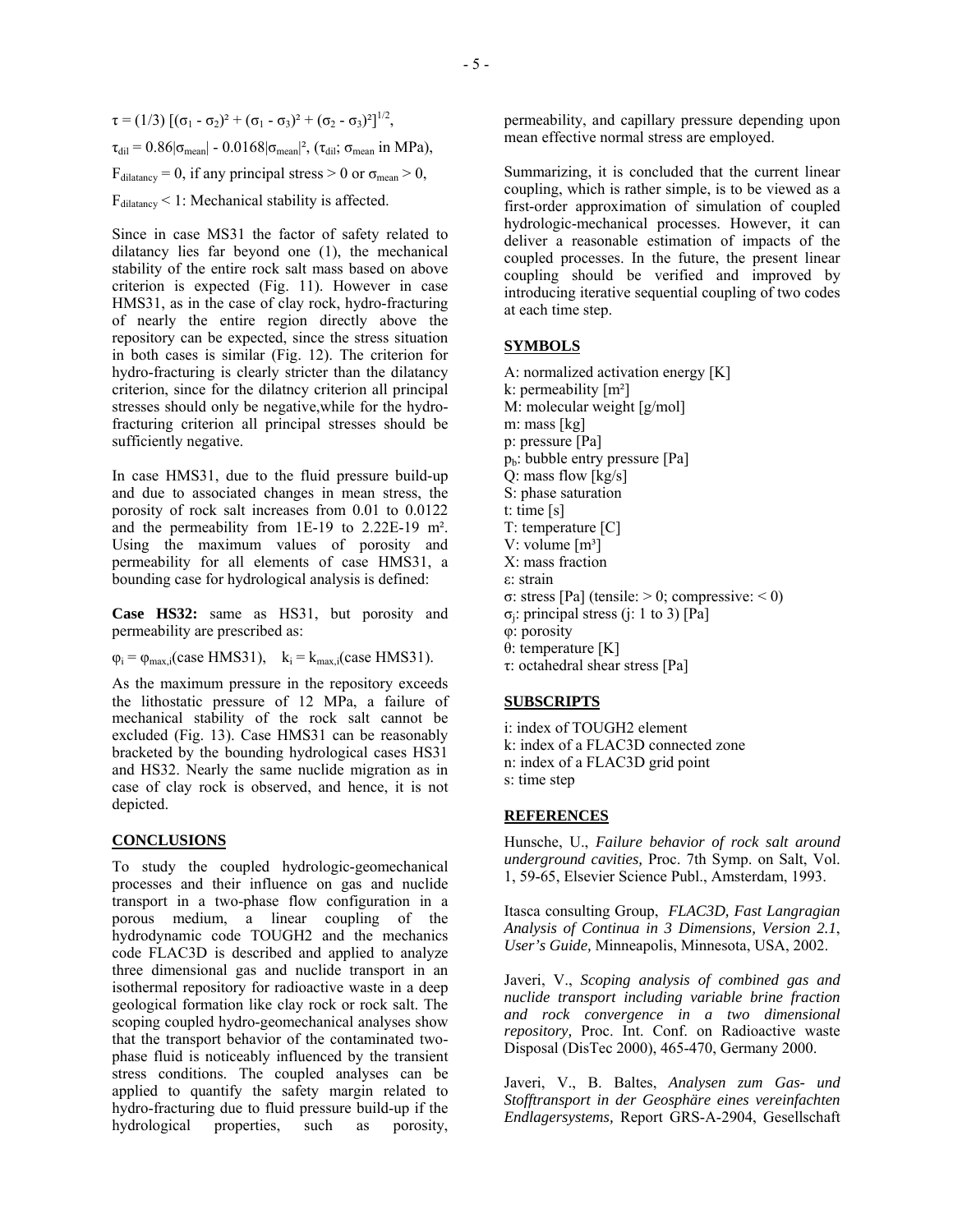für Anlagen- und Reaktorsicherheit, Germany, 2001. [http://www.akend.de](http://www.akend.de/)

Javeri, V., H. Mielke, *Bewertung und Analysen zur mechanischen Stabilität und Integrität eines Endlagers im Salinar,* Report BMU-2002-585, Schriftenreihe Reaktorsicherheit und Strahlenschutz, Der Bundesminister für Umwelt, Naturschutz und Reaktorsicherheit, Bonn, Germany, 2001.

Pruess, K., *TOUGH2-A general purpose numerical simulator for multiphase fluid flow,* LBL-29400, Lawrence Berkeley National Lab., USA, 1991a.

| Property                                        | Value                        |
|-------------------------------------------------|------------------------------|
| Volume of repository                            | $1E5 \text{ m}^3$            |
| Density of liquid phase                         | $\rho_{\text{Water}}(p, T)$  |
| Dynamic viscosity of liquid phase               | $\mu_{\text{Water}}(p, T)$   |
| Dynamic viscosity of hydrogen                   | 8.95 E-6 Pas                 |
| Gas constant of hydrogen                        | 4124J/(kgK)                  |
| Molecular weight of liquid phase                | 18 g/mol                     |
| Molecular weight of hydrogen                    | $2$ g/mol                    |
| Henry constant for hydrogen, C <sub>Henry</sub> | 7.31E9 Pa                    |
| Mol. diffusion coefficient in liquid            | $5E-11 \text{ m}^2/\text{s}$ |
| Porosity of barrier and host rock               | 0.05                         |
| Permeability of barrier and host rock           | $1E-19$ m <sup>2</sup>       |
| Porosity of repository                          | 0.4                          |
| Permeability of repository                      | $1E-12$ m <sup>2</sup>       |
| Residual liquid saturation, SLiq, Res           | 0.2                          |
| Residual gas saturation, S <sub>Gas, Res</sub>  | 0.05                         |
| Mechanical properties                           |                              |
| Dry rock density                                | 2000 kg/m <sup>3</sup>       |
| Elastic bulk modulus of barrier rock            | 2E9 Pa                       |
| Elastic shear modulus of barrier rock           | 1.2E9 Pa                     |
| Elastic bulk modulus of repository              | 30E6 Pa                      |
| Elastic shear modulus of repository             | 2E6 Pa                       |
| Host rock (clay rock): Mohr-Coulomb-parameter   |                              |
| Elastic bulk modulus                            | 2E9 Pa                       |
| Elastic shear modulus                           | 1.2E9 Pa                     |
| Cohesion                                        | 1E6 Pa                       |
| Dilatation angle                                | 30 degree                    |
| Internal angle of friction                      | 30 degree                    |
| Tension limit                                   | 1E6 Pa                       |
| Host rock (rock salt)                           |                              |
| Elastic bulk modulus of rock salt               | 18.12E9 Pa                   |
| Elastic shear modulus of rock salt              | 9.843E9 Pa                   |

*Table 1. Modeling parameters* 

Pruess, K., EOS7, *An equation of state module for the TOUGH2 simulator for two phase flow of saline water and air,* Report LBL-31114, USA, 1991b.

Rutqvist, J. et al., A modeling approach for analysis of coupled multiphase fluid flow, heat transfer and deformation in a fractured porous rock, *Int. J. of Rock Mech. & Mining Sciences, 39, 429-442, 2002.* 



*Figure 1. Identical mesh for TOUGH2 and FLAC3D*



*Figure 2. Linear coupling of TOUGH2 and FLAC3D*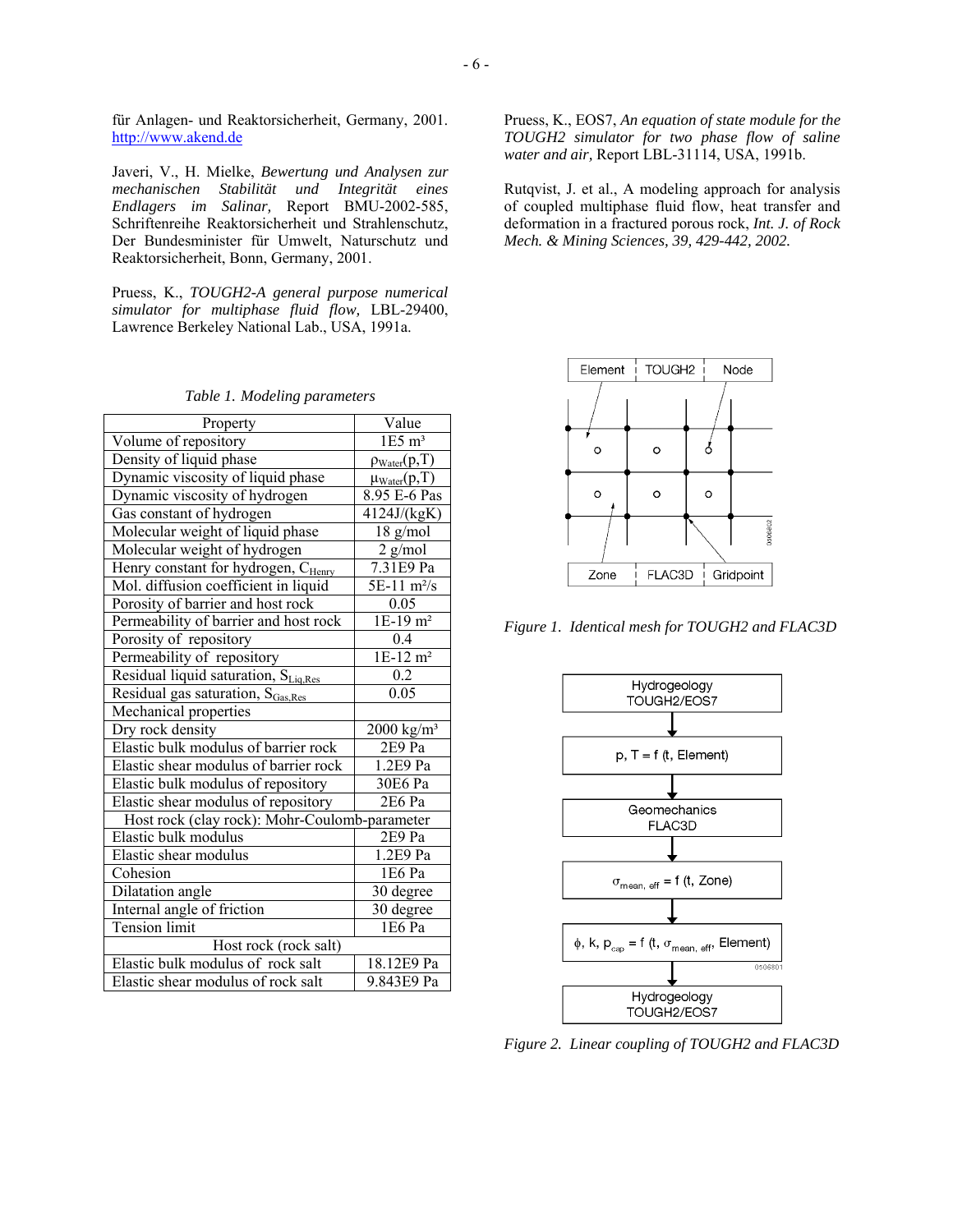

Initial conditions:  $T = 20$  °C, no gas,  $p = p(z)$ ,  $1 \cdot 10^7$  kg solute only in repository total stress in vertical direction: lithostatic pressure, total stress in horizontal direction: 0.8 · (total stress in vertical direction)

Boundary conditions: All boundary surfaces except top surface: impermeable, no normal displacement

*Figure 3. Three-dimensional model of a repository* 



*Figure 4. Pressure (MPa) at*  $y = 5$  *m and*  $t = 5000$ *years in case HC31* 



*Figure 5. Gas saturation at y= 5 m and t = 10,000 years in case HC31* 



*Figure 6. Solute mass fraction in liquid phase at y = 5 m and t = 10,000 years in case HC31*



*Figure 7. Failure state in case MC31*